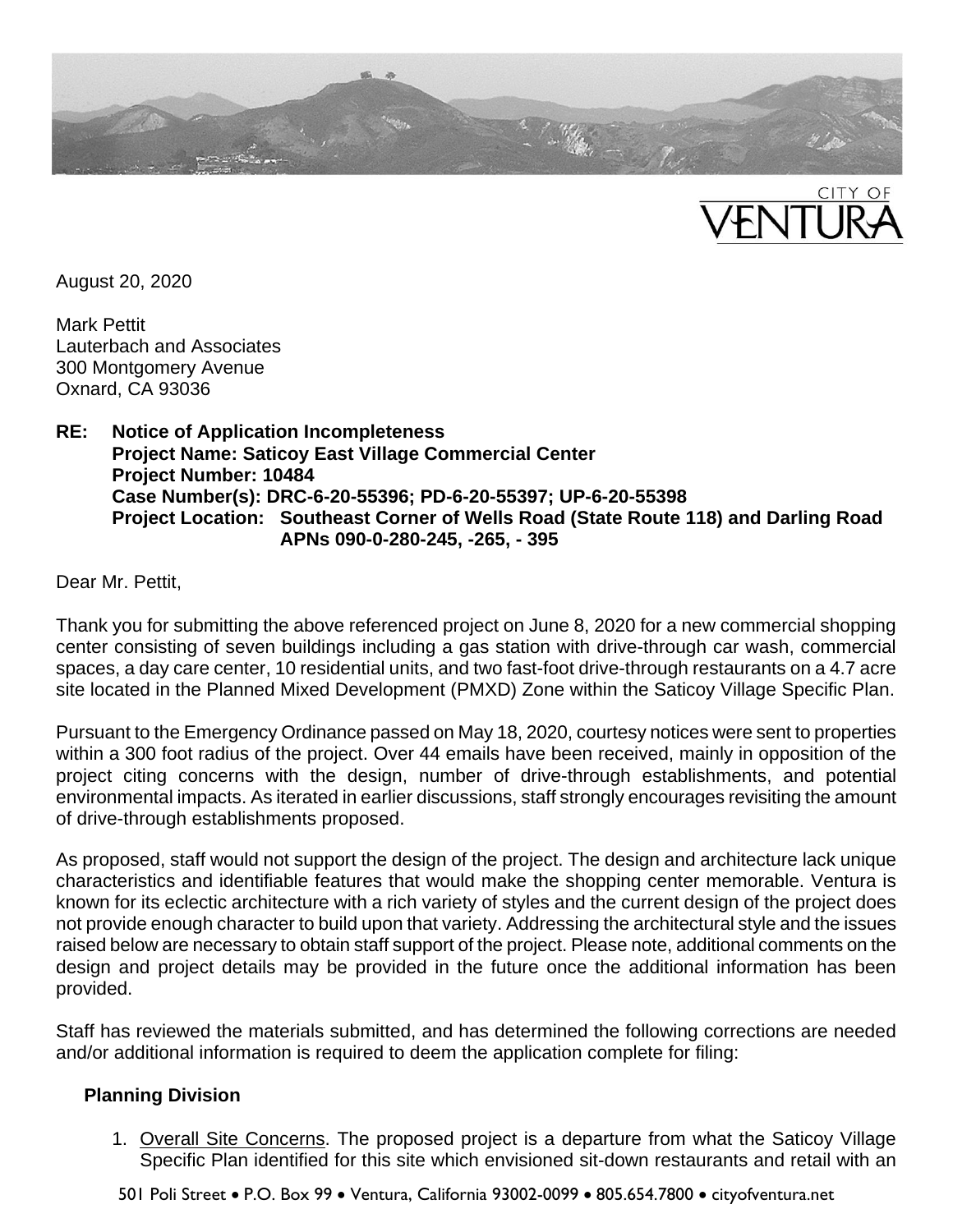emphasis on forming high quality public spaces oriented to the pedestrian. The proposed project is vehicle oriented. Staff has concerns regarding pedestrian and vehicular circulation, site design, and building placement. Please see the "Amended Site Plan – Circulation/Building Placement Concerns Exhibit" attached to this letter that highlights these general areas of concern.

- 2. Project Narrative. Provide a narrative detailing the intent of the project to justify the departure from the vision of the Saticoy Village Specific Plan with the inclusion of a vehicular-oriented development with the use of drive-throughs. Provide quantitative and qualitative data as to why a grocery store is not feasible in this location as well as information regarding sit-down restaurants.
- 3. Additional Applications. The currently proposed project triggers additional Planning applications and processing fees (see No. 4 - Additional Fees below). The following Planning applications are/may be required for the project:
	- A. Specific Plan Amendments: The project does not conform to the Saticoy Village Specific Plan regarding road widths, building types, and use types. The design will either need to be modified to conform to the Specific Plan, or a Specific Plan amendment will be needed to permit the design. The components of the project that currently do not conform include:
		- 1. The alley between Quad A and Quad B is required to be 30 feet wide.
		- 2. The new road bifurcating the project site (Quad B and C) is required to be 50 feet wide.
		- 3. Residential is not an allowed use on the first floor of "Shopfront Building Types" which is the only building type allowed on this site. To allow residential on the bottom floor will require a Specific Plan Amendment.

Please see the Saticoy Village Specific Plan, Appendix A-E (Reso. No. 2012-036) for road width requirements.

- B. Environmental Review: An environmental document is needed for the project which will most likely be a Mitigated Negative Declaration (MND). The previous MND done for the Specific Plan is over 25 years old and did not analyze potential drive-through uses on the site as well as other environmental impacts. This document requires a deposit-based fee as detailed below under "Additional Fees". A scope and schedule will be prepared with an environmental consultant that will be provided to you for review and approval of the additional fees rendered to the consultant to prepare the document. The environmental document can be processed concurrently with the project review.
- C. Variances: Administrative Variances are required to allow the following encroachments into required yard setbacks.
	- 1. Taco Bell Drive-through queue encroaches into side yard setback
	- 2. McDonald's Drive-through queue encroaches into side and front yard setback.
	- 3. Shopping Center encroaches into front yard setback.
- D. Lot Line Adjustment/Map Modification: As buildings cannot be over property lines, a Lot Line Adjustment is required.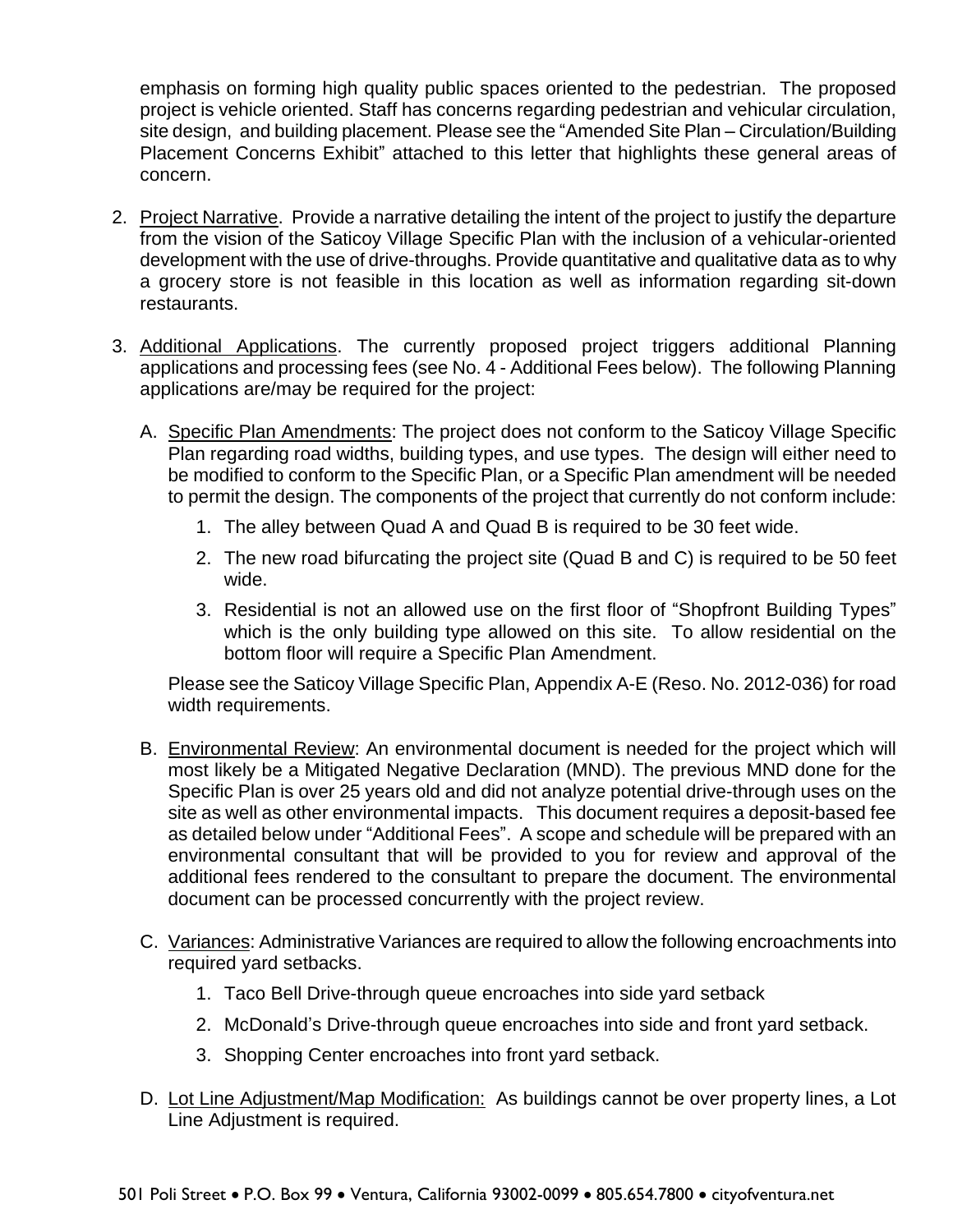- 1. Please confirm intent behind lot line adjustment and if change of ownership of certain parcels is foreseen in the future.
- 2. Submit Lot Line Adjustment documents in accordance with City Submittal requirements as attached to this Incomplete letter.
- 4. Additional Fees. Based on the items noted in comment #3 above, the following fees are required to proceed with processing your project.
	- A. Specific Plan Amendment \$24,662.40 (if desired versus adjusting the design)
	- B. Environmental Review \$10,800.00 [Deposit]
	- C. Variances \$8,873.76
	- D. Lot Line Adjustment/Map Modification \$3,183.04
	- E. Stormwater Compliance MS4 \$2,045.12 **TOTAL: \$49,564.32**

Please submit a check to the Planning Division upon your resubmittal. This will be mailed to City Hall per the address in the footer. Please note PROJ No. 10484 when transmitting.

- 5. Potential Additional Discretionary Cases. The project may trigger the following Planning applications, but additional information is needed to confirm the scope of work, if these applications are applicable, and the necessary fees.
	- A. Sign Program: The Saticoy Village Specific Plan, Sec. III, Land Use and Urban Design Element, Section H, contains Signage Regulations that should be adhered to in conjunction with the following comments.
		- 1. Confirm if the buildings and uses will be included in one sign program, this would be staff's preference.
		- 2. If a Sign Program is part of this package, please provide the following additional information:
			- a) For ground mounted signs show location, orientation and distance from property line and nearest building.
			- b) For wall signs clearly show location on elevation in relation to windows, doors, roofline, fascia and other architectural elements.
			- c) Dimensions of overall sign area.
			- d) Dimensions of letters and type of font.
			- e) All sign plans shall include the exact style, size, colors and materials proposed.
			- f) All existing ground mounted and/or wall signs, including type and size.
			- g) For wall signs clearly show linear feet dimension of storefront for each proposed sign location.
			- h) Sign program shall describe and pictorially represent location, dimensions, colors, letter style, letter height, and sign type of all proposed and possible future signs for an entire site.
		- 3. Dependent on the extent of the Sign Program, a Sign Variance may be triggered. This will be confirmed upon receipt of resubmitted materials.
		- 4. Please note, the provisions of the Specific Plan as it pertains to signage, when in conflict with the zoning ordinance, shall supersede the zoning ordinance.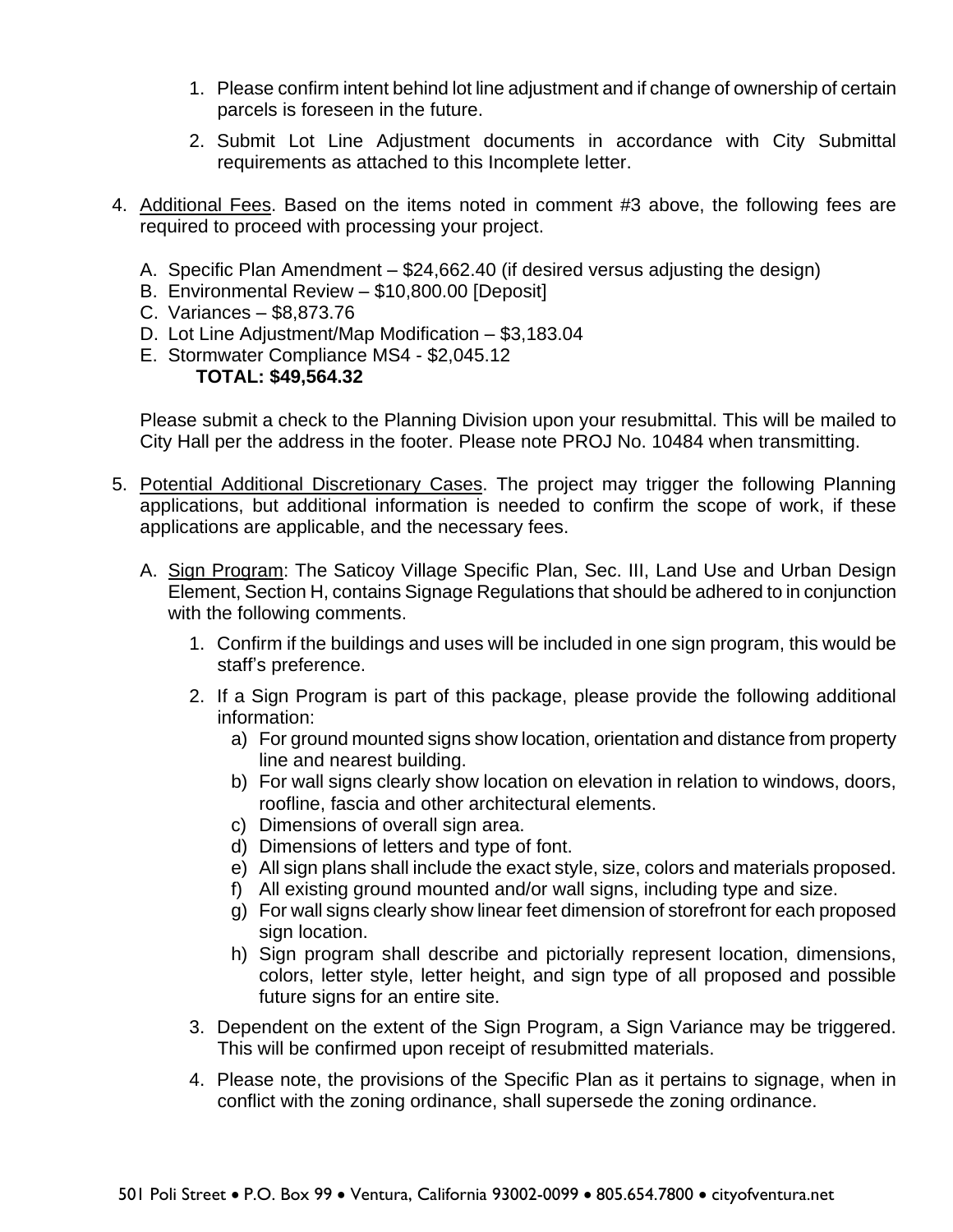- 6. Alcohol Use Permit. Based on review of the application materials, it appears an Alcohol Use Permit is desired for the Gas Station/Food Mart project component.. If so, the following materials are required for the Alcohol Use Permit:
	- A. Provide a floor plan with square footages of customer service area and back of house area.
	- B. The type of ABC license the applicant is seeking for the alcoholic beverage establishment
	- C. The true and complete name and address of each lender or shareholder with a 5% or more financial interest in the proposed business or any other person to whom a share or percentage of the income of the establishment is to be paid.
	- D. The name and address of all existing schools, churches, hospitals, parks, playgrounds or other alcoholic beverage establishments within 300 feet of the proposed alcoholic beverage establishment.
	- E. Please note, staff may not support an Alcohol Use Permit at this location
- 7. Architecture. Staff does not support the project's architectural design as proposed. The project needs a redesign to create a unique and identifiable architectural style for a neighborhood-serving shopping center. A variety of architectural treatment, details, and materials should be incorporated to enhance the architectural style.
	- A. The Taco Bell and McDonald's architecture should be cohesive with the overall project's design, and corporate color schemes should be minimized to the maximum extent possible, including the Shell gas station.
	- B. The drive-through lanes need to be integrated into the buildings to be screened as much as possible to create a more integrated design.
	- C. Please review the Saticoy Village Specific Plan, Sec. III, Land Use and Urban Design Element, Section H for Architectural Regulations. City staff has also attached some architectural renderings to this letter for inspiration.
- 8. Building Type. The Type 1- Shopfront Building Type is the only building type permitted by the Specific Plan. Demonstrate compliance with the façade requirements of this building type for each building. Please refer to the Saticoy Specific Plan for all Shopfront Building Type requirements. The Shopfront Building Type regulations include, but are not limited to, the following:
	- A. Total fenestration for frontages shall be no less than 70% of the façade area between 2-8 feet from the ground for the ground floor, and no more than 30% for upper stories.
	- B. Each shopfront must be accessible to sidewalks
	- C. Each shopfront façade shall be constructed on the Frontage Setback line.
	- D. Facades can be no less than 20 feet in height. Buildings can no more than 3 stories or 45 feet in height. The first floor shall be no less than 10 feet clear.
- 9. Building Elements and Materials. The Specific Plan denotes certain material requirements for a variety of building elements. Such materials include, but are not limited to, the following:
	- A. Building walls shall be clad in wood clapboard, wood shingle, wood dropsiding, wood board and batten, stucco, brick or stone.
	- B. Building walls shall be trimmed in wood, stone or cast stone.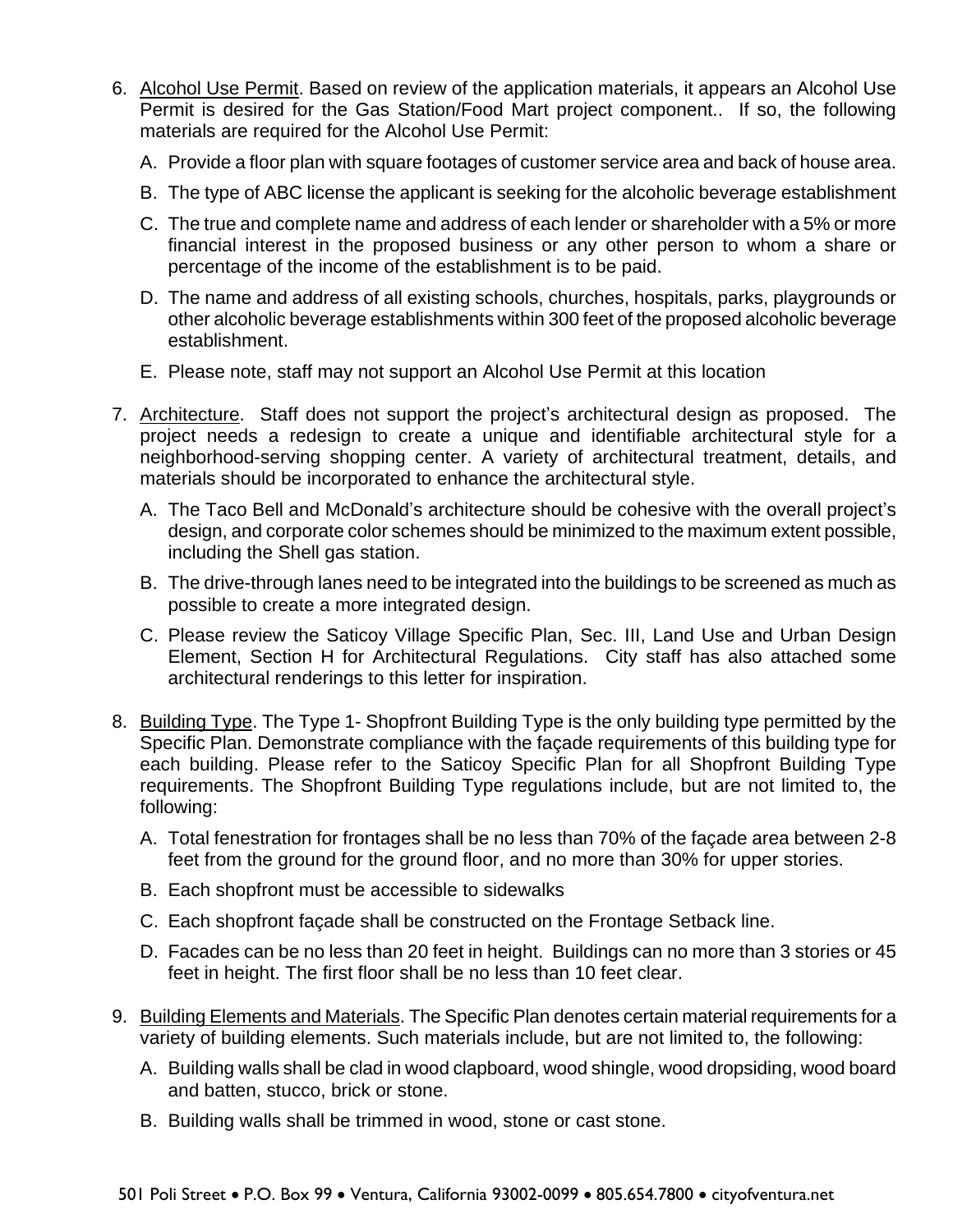- C. Fences and trellises shall be made of finished wood.
- D. Windows shall be made of wood, vinyl-clad wood, or factory painted aluminum.
- E. Posts, balconies, porches and bay windows shall be made of wood.
- 10.Plan Set. Please compile all plans into one plan set for the entire project with all components. The following comments are provided on plan sheets specific to the project element (i.e. Building) as there are duplicative sheet numbers throughout the multiple plan sets submitted. Civil plans shall be updated to reflect refinements on the architectural plans.
	- A. Architectural Plan Set for Overall Site:
		- 1. Cover Sheet.
			- a. Project is subject to setbacks of the Saticoy Specific Plan in addition to the PMXD Zone. Add the Specific Plan setbacks to the cover sheet and reflect accordingly on subsequent plan sheets.
			- b. Update legend to include all project sheets for the entire project. Ensure each sheet has its own unique number/notation.
			- c. Provide Existing and Proposed Site Plan, showing existing and proposed property lines.
		- 2. Sheet A1.0.
			- a. Identify front yard setback of 29 feet along Wells Road/State Route 118. Identify encroachments with cross hatching.
			- b. Identify encroachment of drive-through queues into side and front yard setbacks. Identify encroachments with cross hatching.
			- c. Provide two additional street sections of both the proposed drive-through queues looking north to ensure headlight glare mitigated.
			- d. Diagonal parking is not allowed within 50 feet from the Los Angeles Avenue and the proposed new street that bifurcates the project site. This is adjacent to Building 3 of Quad A.
			- 2. Sidewalk adjacent to Los Angeles Avenue needs to be 11.5 feet in width pursuant to Appendix E of the Specific Plan.
			- a. Update Parking Statistics (see Section 9. "Parking" (a-c) further below).
		- 3. Sheet A1.1.
			- a. Diagonal parking is not allowed within 50 feet from the Los Angeles Avenue and the proposed new street that bifurcates the project site. This is adjacent to Building 3 of Quad A.
			- b. Update Parking Statistics (see Section 9. "Parking" (a-c) further below).
		- 4. Sheet A1.2.
			- 1. Identify front yard setback along Wells Road/State Route 118 and identify encroachment with cross-hatching.
			- 2. Update Parking Statistics (see Section 9. "Parking" (a-c) further below).
		- 5. Sheet A1.3.
			- 1. Identify front yard and side yard setbacks and identify encroachment for drive-through queues with cross-hatching.
			- 2. Update Parking Statistics (see Section 9. "Parking" (a-c) further below).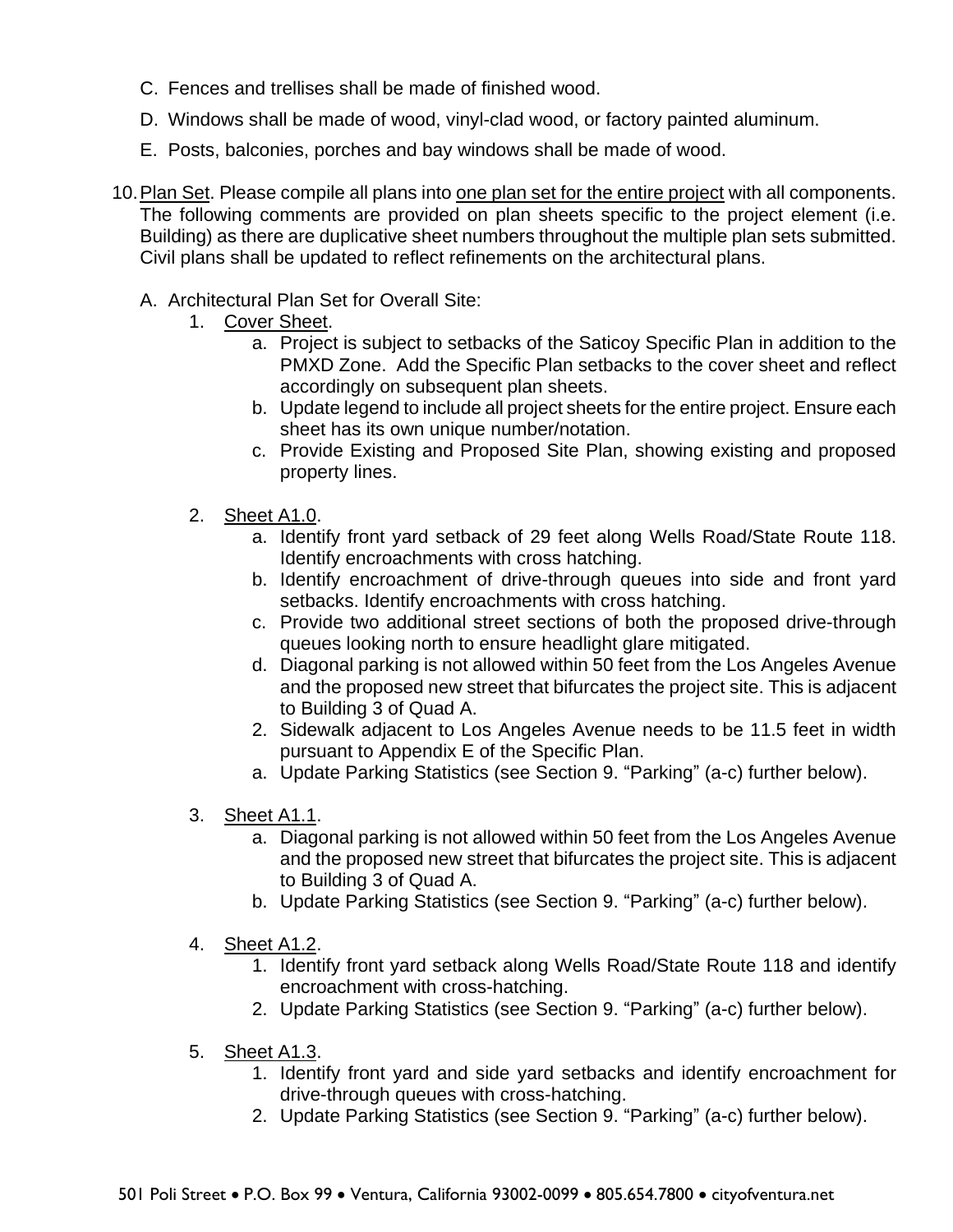- 6. Sheet A-5. Identify front yard setback along Wells Road/State Route 118 and identify encroachment with cross-hatching.
- 7. Sheet A7.C and A8.C.
	- 1. Add height to colored elevations.
	- 2. Confirm material palette against Specific Plan requirements.
- 8. Sheet L-1 (Landscaping Plan).
	- 1. Provide a landscape plan for each Quad to confirm exact quantities and sizes proposed.
	- 2. Each Quad Landscaping Plan shall have quantities, sizes, and WUCOLS ratings for all proposed species and updated legends.
	- 3. Confirm consistency with the Specific Plan as certain species are allowed and required along streets, within the parking lots, and throughout the site. Such requirements include, but are not limited to, the following:
		- a) Wells Road Shall be planted with London Plane Tree in 4-foot square tree wells at the back of curb; 40 feet on center.
		- b) Darling Road Shall be planted with London Plane Tree in 5-foot wide planted parkway, spacing 30 feet on center. Parkway strips shall be planted with drought tolerant turf grasses.
		- c) Los Angeles Avenue Shall be planted with Morraine or Sunburst Honey Locust in 4-foot square tree wells at the back of curb, 30 feet on center.
		- d) New Street into Site Shall be planted with Morraine or Sunburst Honey Locust in 4-foot square tree wells at the back of curb, 30 feet on center.
	- 4. Add more trees adjacent to drive through lanes and throughout parking lots.
- 9. Photometric Plan. Foot candles over property lines should be 0.0.
- B. The Learning Experience Child Care Plan Set/Use Permit:
	- 1. Sheet A1.0
		- 1. Provide context site plan with parking. (This may be remedied once all plans are included in one plan set)
		- 2. Identify perimeter landscaping/playground area.
	- 2. Sheet A2.0.
		- 1. Confirm consistency with the Shopfront Building Type.
		- 2. Confirm materials are consistent with those required in the Specific Plan.
		- 3. As this site contains a Designated Frontage, the building needs to be reoriented to face Los Angeles Avenue pursuant to the regulating plan. A zero (0) foot setback is required from Los Angeles Avenue.
		- 4. Activate the southwest elevation to comply with the Designated Frontage Layer of this Quad.
	- 3. Sheet A2.2. The fence shown along Los Angeles Avenue needs to be a "Streetwall" pursuant to the Specific Plan. Said wall is an opaque, freestanding wall on the required setback line to mask parking. Shall be 34" to 54" in height.
	- 4. Use Permit.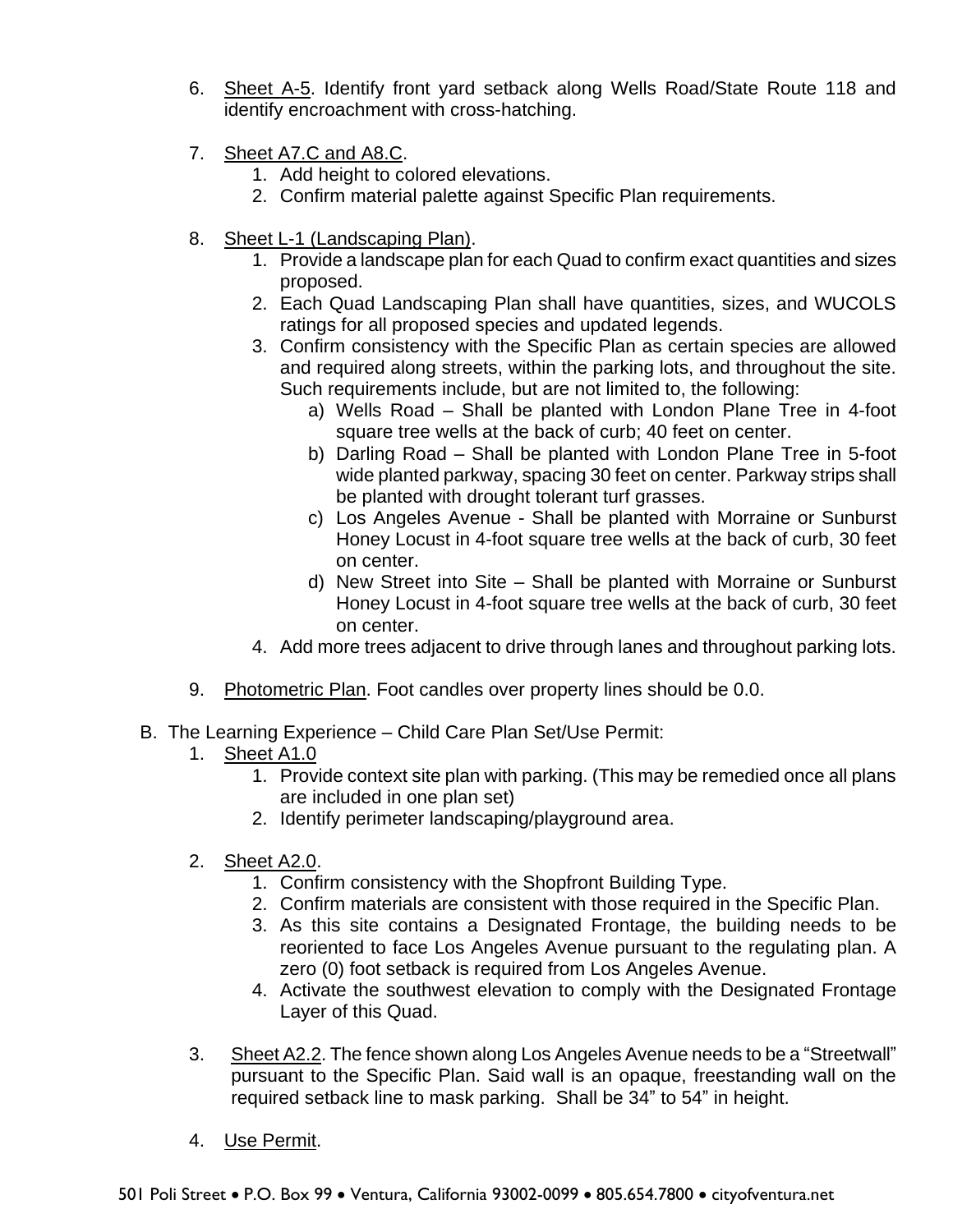- 1. Confirm amount of attendees of the Day Care Center. Use Permit indicates 20 children and 20 employees, which is a 1:1 ratio. With services for infant, toddler, preschool and kindergarten services in 11 rooms, the amount of attendees will likely be more than 20 at one time.
- 2. Update Use Permit form accordingly.
- C. Gas Station Plan Set/Use Permit No electronic plans provided with initial submittal.
	- 1. Digital Plans. Provide electronic floor plans and elevations of the proposed food mart and gas station canopy. None were included in the submitted digital plans. Combine plan set in larger plan set and update sheet numbers accordingly.
	- 2. Building Type. Confirm consistency with Shopfront Building Type.
	- 3. Use Permit. The associated Use Permit form indicates there will be 30 employees for 3-5 customers at a time. Please confirm.
	- 4. Alcohol Use Permit. See aforementioned comments regarding requested Alcohol Use Permit request.
- D. McDonald's Plan Set/Use Permit.
	- 1. PDF Page 2 [Sheet has no Number].
		- 1. If signage is proposed, combine in overall Project site Sign Program.
		- 2. Building 2 is called out as a Starbucks.
	- 2. PDF Page 6 [Sheet has no Number].
		- 1. Confirm consistency with Shopfront Building Type.
		- 2. Pre-finished metal is not an approved material per the Specific Plan.
	- 3. PDF Page 7 [Sheet has no Number]. Provide a true Front Entry colored rendering with drive-through queue.
- E. Taco Bell Plan Set/Use Permit.
	- 1. Change Sheet Numbers so they are not duplicative of other sheets.
	- 2. Sheet A4.0.
		- a. Confirm consistency with Shopfront Building Type.
		- b. Pre-finished metal is not an approved material per the Specific Plan.
		- c. Add color and materials sheets with swatches and reference on elevations.
- 11. Parking. Confirm parking requirements pursuant to the Saticoy Specific Plan standards. Replicate on Cover Sheet. The Shopping Center and the Residential Units are overparked. The applicable standards are as follows:
	- A. General Use 1 space per 400 SF along Designated Frontage (i.e. Los Angeles Ave.); 1 space per 300 SF elsewhere.
	- B. Residential 1-2 Bedrooms: 1  $\frac{1}{2}$  spaces; 3 bedrooms: 2 spaces
	- C. The establishments requiring a Use Permit are subject to the Zoning Requirements for Parking.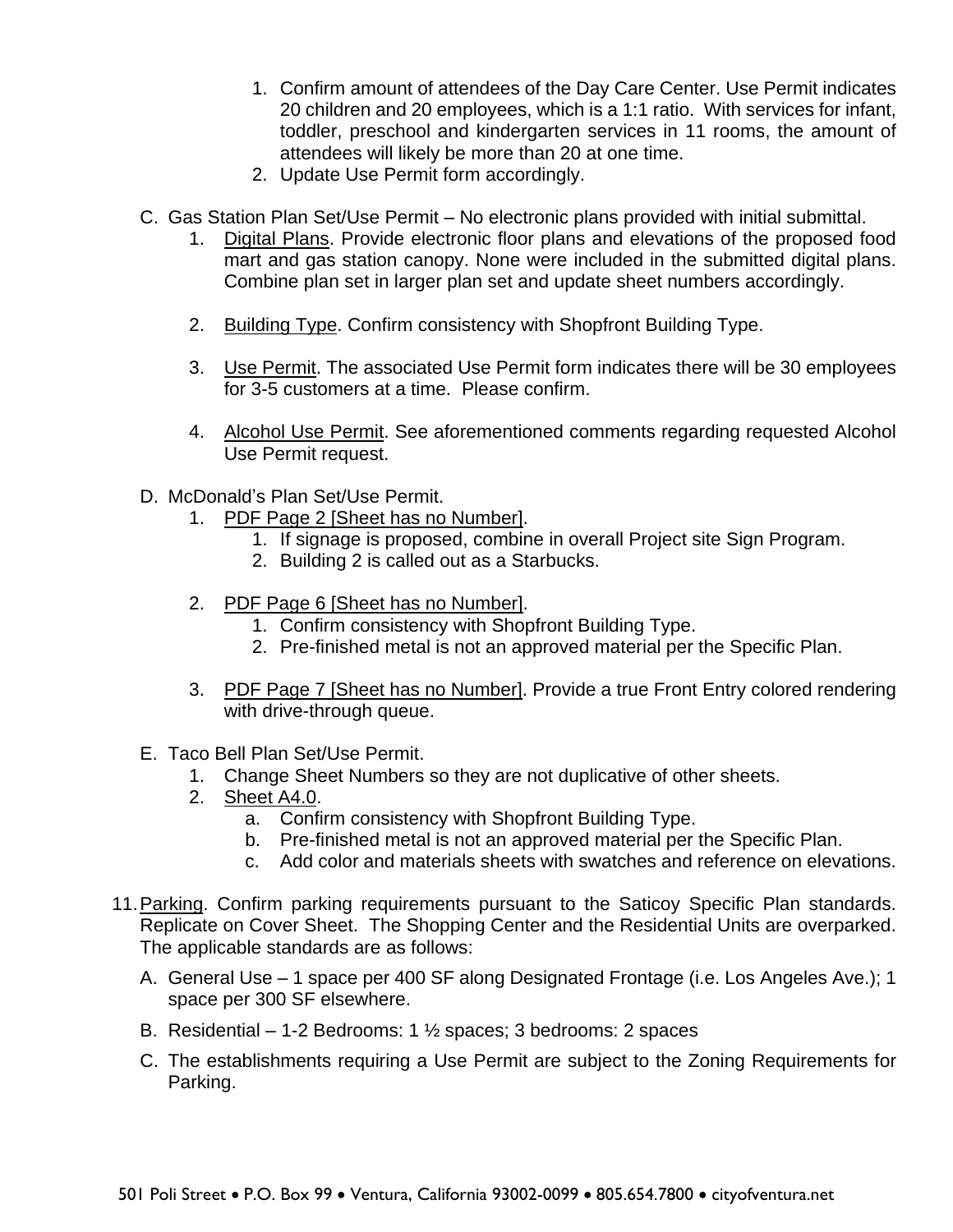- D. Should certain project elements require shared parking on adjacent parcels, a Reciprocal Access and Parking Agreement will be required.
- 12. Additional Studies. The following studies are required to be submitted to support the future environmental document:
	- A. Noise Study of the carwash in close proximity to the residential and day care uses.
	- B. Traffic Study A traffic study may be required to assess the traffic impacts of the project. The previously analyzed traffic impacts in the past environmental document will need to be compared with the current project proposal to determine if a traffic study is needed. This will be done with the environmental review.
	- C. Hydrology Report to address runoff to the Brown Barranca which has about a 20-year capacity. The applicant is encouraged to use the 2017 Ventura County Hydrology Manual and detain the "Delta Q10, 25, 50 and 100-year storms" on-site.
	- D. Water and Sewer System Assessment to assess project demands on existing system.
		- 1. Water Model Run (with pumping and storage analysis) \$5,386.00
		- 2. Sewer Model Run (with two in-situ points and survey inverts) \$17,524.00

Please contact me when ready to make this payment for submittal instructions.

E. MS4 Analysis – detailed further below.

## **Public Works Department**

- 13.Bike Route. Darling Road, at the northern project boundary is identified in the Adopted Bicycle Master Plan for a future bike route (Class 3). Identify the bike route on the plans.
- 14.MS4 Permit. Project is subject to current MS4 permit and post-construction pollution control requirements. Project needs to submit formal Stormwater Compliance Study documents and incorporate stormwater controls consistent with current MS4 Permit requirements into the project.
- 15.Storm Drains. The project site is required to submit a site plan identifying type, size and location of Full Capture System devices. A list of certified Full Capture System devices is available on the State of California Water Resources Control Board Storm Water Program – Trash Implementation Program website at: [https://www.waterboards.ca.gov/water\\_issues/programs/stormwater/trash\\_implementation.html](https://www.waterboards.ca.gov/water_issues/programs/stormwater/trash_implementation.html) Full Capture System devices shall meet particle size catchment and design treatment capacity specification outlined in the California Ocean Plan.
- 16.Wells Road Improvements. The proposed Wells Road improvements also need to be consistent with what was previously reviewed and approved by CalTrans. City Drawing File No. 1997-D-036 should be reviewed and the proposed improvements should match the approved improvements.
- 17.Maintenance Assessment District (MAD) #21. Prior commitments are required for the subject property pursuant to MAD #21 recorded in 2014. The assessments may need to be updated depending on what Caltrans requires for frontage ownership and maintenance.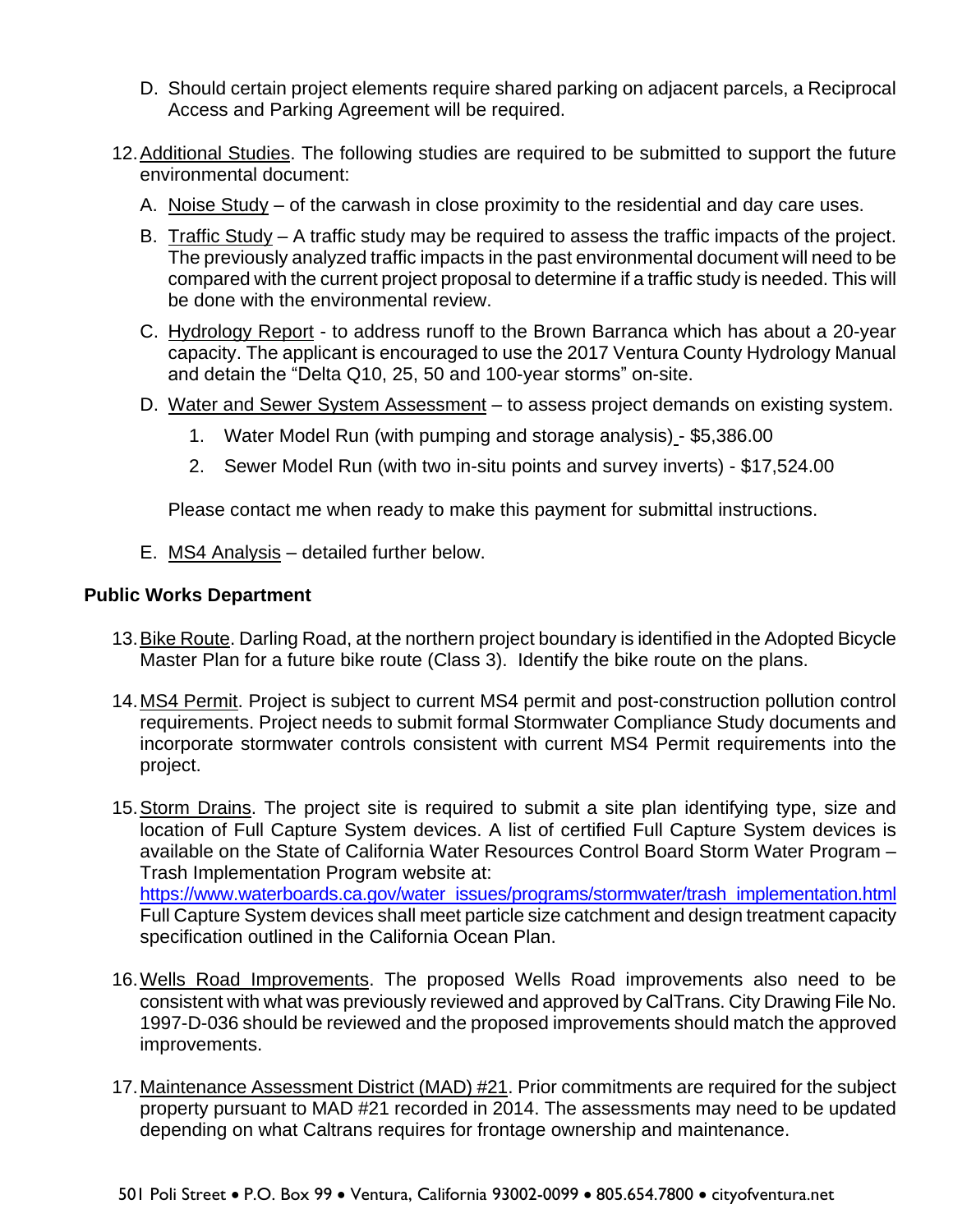18.FEMA. The site is located in a FEMA "Zone X". There are four categories of Zone X. This site is characterized by 100-year flows of 1 foot or less in depth. This needs to be confirmed by the project civil engineer in consultation with the City's Flood Plain Manager after reviewing the requested hydrology report.

### **Building and Safety Division**

- 19. Accessible Parking. Provide accessible parking for the two apartment buildings and the childcare center.
- 20.Community Center. Clarify if the community center located in the apartment building is for the public or the apartment building occupants only.
- 21.Accessibility Requirements. Clarify how you are addressing the accessibility requirements for the apartment buildings as required per the 2019 California Building Code, Chapter 11A.

### **Ventura Water Department**

- 22.Plan Revision. Confirm how many parcels are included in this project. Clearly show parcel lines and numbers.
- 23. Public Water Mains. There shall be no public water mains, services, meters within private streets, private properties and/or private/public alleys. Please confirm this on the plans.
- 24.Domestic Master Meter. Each parcel shall be served by one domestic master meter. Please show the point of connection for review and approval.
- 25.Private Sewer. All on-site sanitary sewer shall be a private system. Please confirm this on the plans.
- 26.Sewer Mains. All on-site sanitary sewer mains and appurtenances shall be a private sewer system, owned and maintained by the Property Owner. Connection to the City sewer system shall be made utilizing one 6-inch minimum sewer lateral connected to a public manhole within the public right-of-way. The on-site private sanitary sewer pipes shall converge into one private manhole on-site before connection to the public manhole within the public right-of-way. Please confirm this on the plans.
- 27.Fire Backflow Devices. If the Fire Department requires a separate service for fire protection purposes, the fire service shall be equipped with approved backflow devices. Please show the point of connection to the City water system for review and approval.

#### **Ventura Fire Department**

28. Fire Hydrants. The number of fire hydrants appears to be adequate. Please show all existing hydrants in the area. No portion of a structure(s) can be more than 400 feet from a fire hydrant, except fully sprinklered buildings are allowed 600 feet from a hydrant. Verify this requirement has been met or a new hydrant(s) need to be shown on the plans. Further evaluation will be required for fire water requirements.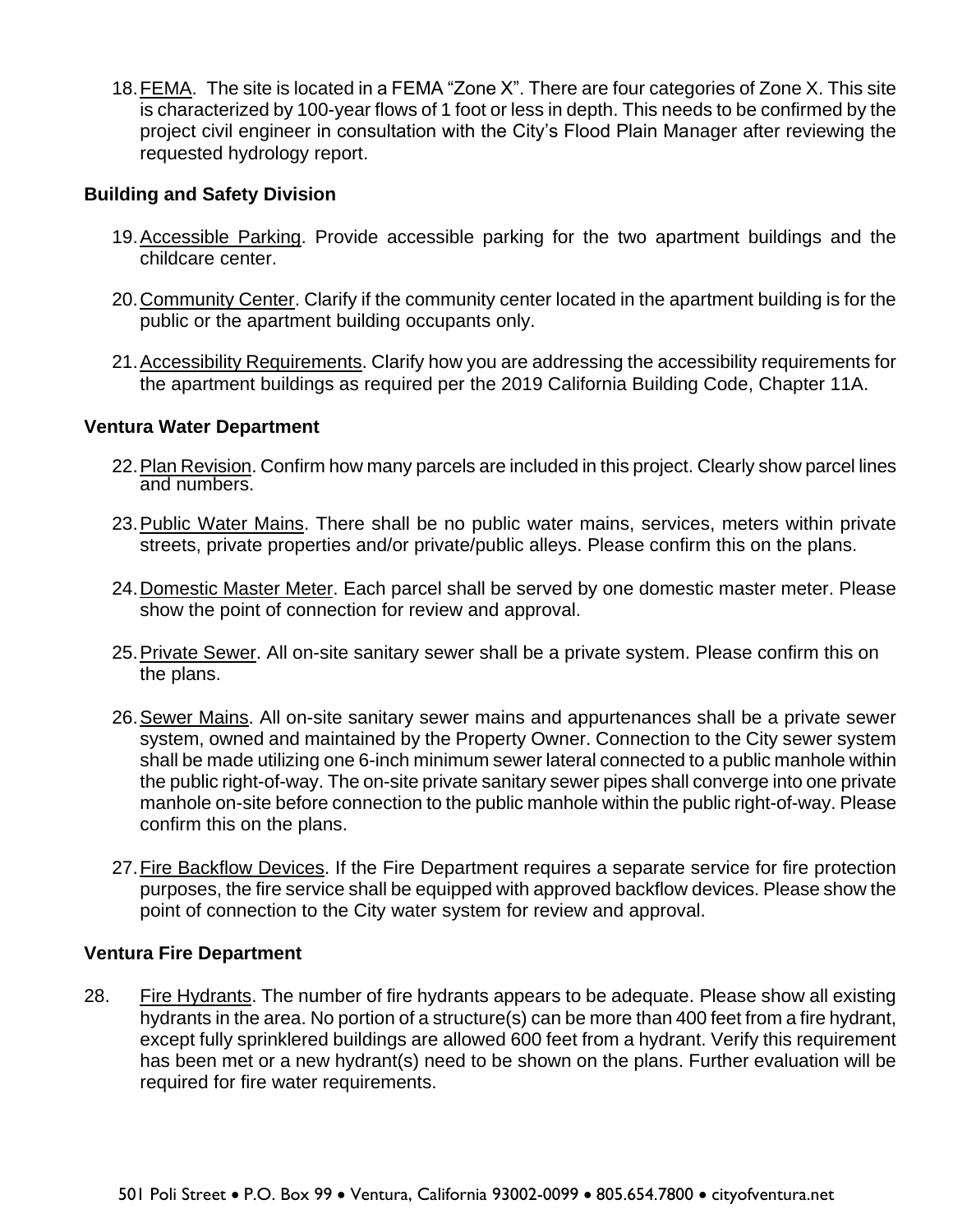- 29. Fire Access. Please verify that no portion of structures exceeds 150 feet from an approved access roadway. Where a fire apparatus access roadway is required, a minimum of 20'-0" clear width, or 26'-0" clear width where a fire hydrant is required or structures exceed 30 feet in height, and 13' 6" vertical clearance shall be provided. All private access roadways exceeding 150 feet in length shall be designed and constructed with an approved turnaround area per City Engineering standards, a maximum grade of 15% and a traffic index of 4.5, or as otherwise approved by the Fire Department.
- 30. Road Widths. Show unobstructed road widths on both Darling and Los Angeles streets. Show widths from the edge of parking stalls to the edge of parking stalls. Clear widths shall meet the requirements stated "Fire Access" below in Advisory Comments.
- 31. Addressing. Show addresses on applicable elevations.
- 32. Vertical Access. Where the vertical distance between the grade plane and the highest roof surface exceeds 30' approved aerial fire apparatus access roads shall be provided. Where aerial apparatus access roads are required a minimum 26'-0' clear width and 13'6" vertical clearance is required. At least one of the required access roads shall be located a minimum of 15' and a maximum of 30' from the building and shall be positioned parallel to one entire side of the building.
- 33. Fire Connections. The fire department connections will need to be moved from the inside of the project/parking lot area, to the address side of the buildings. FDC's are not required to be installed on the backflow preventers and may have a different configuration than shown in this proposal.
- 34. Turning Radius. Turn radius' for fire apparatus access shall be a minimum 20' interior and 40' exterior. The turn from Los Angeles Avenue into the parking area appears to show an interior radius of 18'. Please adjust to show 20' minimum.

# **Advisory Comments**

The following comments are advisory in nature to provide you as much information as early on in the process as possible. They are not necessary to address at this stage of the process.

- 35. Wastewater. All food service establishments will require a non-concrete grease interceptor.
- 36. Carwash*.* Commercial carwashes will require clarifier for wastewater pretreatment before being discharged into the public sewer system.
- 37. Snapdragon Crosswalk. The crosswalk that is mid-block into the development appears to be called out for removal. There are irrigation lines and control wires underneath which will need to be protected in place, as well as the existing trees at the crosswalk.
- 38. City Easement. The shopping center building appears to be partially located in a City Sidewalk Easement that is requested to be abandoned. This requires City Council action and project approval would be contingent on subsequent Council approval for the abandonment. This will appear as a condition of approval for the project.
- 39. Caltrans. There is an approved ROW design with Caltrans encroachment permit 799-6CD-0558. A copy of this permit should be obtained and verified the proposed design adheres to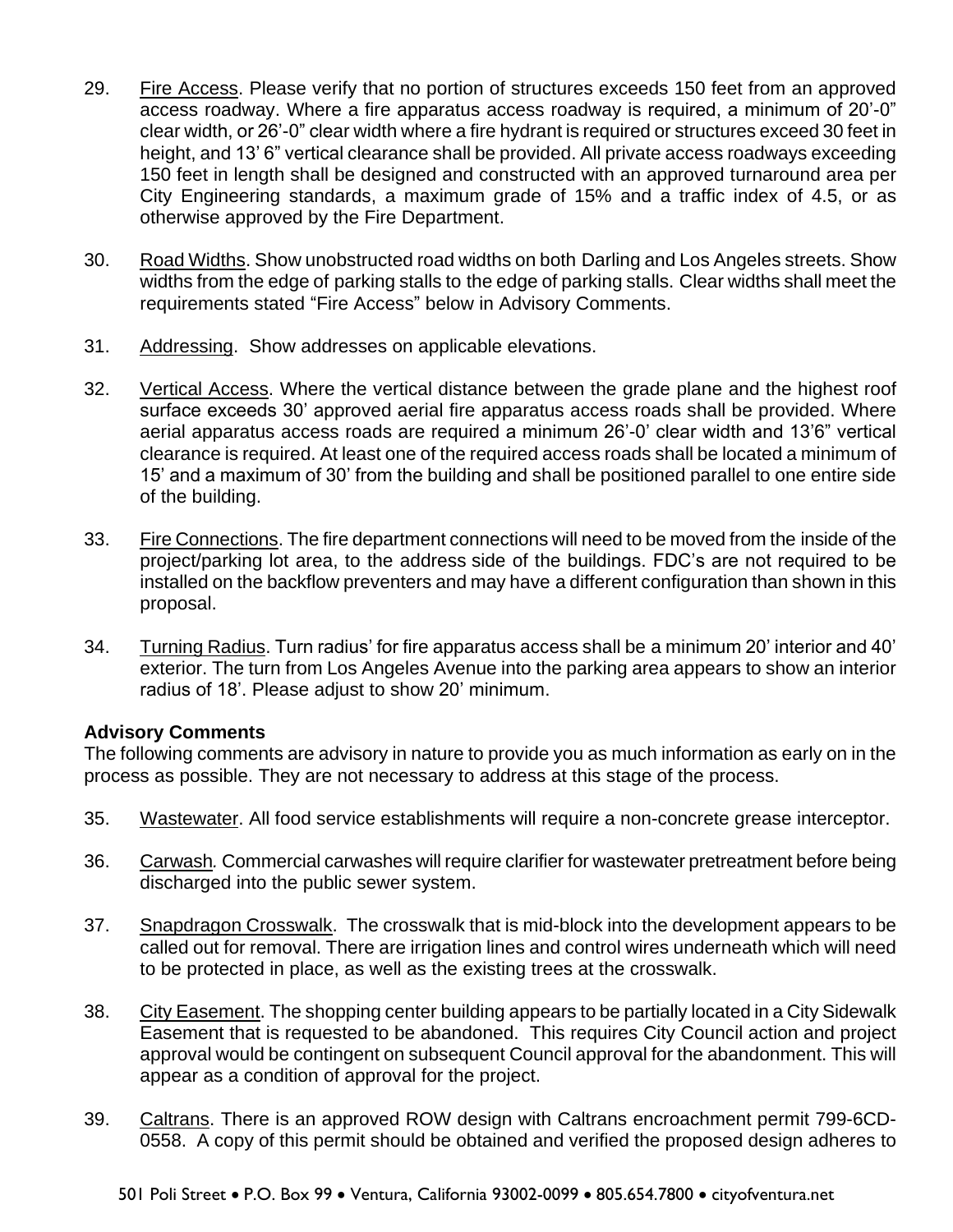the approved design. Please note it is common for Caltrans to have the ROW dedicated to the City and not to Caltrans.

- 40. Subdivision Agreement. This tract is still under an active subdivision improvement agreement from 1997. The current owner, Ahmad Ghaderi, is required to construct the surrounding improvements under a new subdivision improvement agreement (City Agreement No 2019- 100). These improvements are still required and will also be part of the project requirements.
- 41. Trash Enclosures. It appears there is sufficient amount of trash enclosures located within the project site to accommodate the variety of uses. However, this assumes that a landscape contractor will be responsible for hauling all green waste so that ample room for food waste can be accommodated in the trash enclosures. Assuming that the applicant hires a landscaper that takes green waste off site, there is a need for:

## Quad A:

- 2 x 3-cubic yard refuse bin (picked up 1-2x per week)
- 2 x 3-cubic yard recycle bin (picked up 1-2x per week)
- 1 x 1.5-cubic yard food waste bin (picked up 1-2x per week)

• OPTIONAL: 1 1.5-cubic yard bin for food waste OR green waste (picked up 1-2x per week)

## Quad B

- 2 x 3-cubic yard refuse bin (picked up 2-3x per week)
- 2 x 3-cubic yard recycle bin (picked up 2-3x per week)
- 2 x 1.5-cubic yard food waste bin (picked up 2-3x per week)

## Quad C

- 2 x 3-cubic yard refuse bin (picked up 2-3x per week)
- 2 x 3-cubic yard recycle bin (picked up 2-3x per week)
- 2 x 1.5-cubic yard food waste bin (picked up 2-3x per week)
- 42. Survey. Buildings cannot be built over property lines and encroach into the right-of-way. Please insure this is not occurring with any of the proposed buildings. Also please note that additional right-of-way dedication may be required.

# **Future Conditions**

The following comments will become conditions of approval for this project. They are included to provide you as much information as early on in the process as possible.

43. Bicycle Plan. The applicant shall submit a bicycle parking plan, per Municipal Code, to be reviewed and approved by the Chief Building Official, a Senior Transportation Engineer, and the Community Development Direct (or his/her appointee). All bicycle parking shall comply with AASHTO, NACTO, or APBP standards, with regard to rack types, spacing, setbacks, installation surfaces, materials, hardware and signage, as permitted by the California Building Code. The bicycle parking should be located along the natural desire lines of travel from the bikeways to the facility entrance, in well-lit areas visible from commercial storefronts and public areas, in the nature of a bicycle coral or racks; regardless of how the bicycle parking is provided it shall be designed to provide two (2) points of contact on the bicycle, be supported upright, and cause no stress onto tires. All provided bicycle parking shall, at a minimum, allow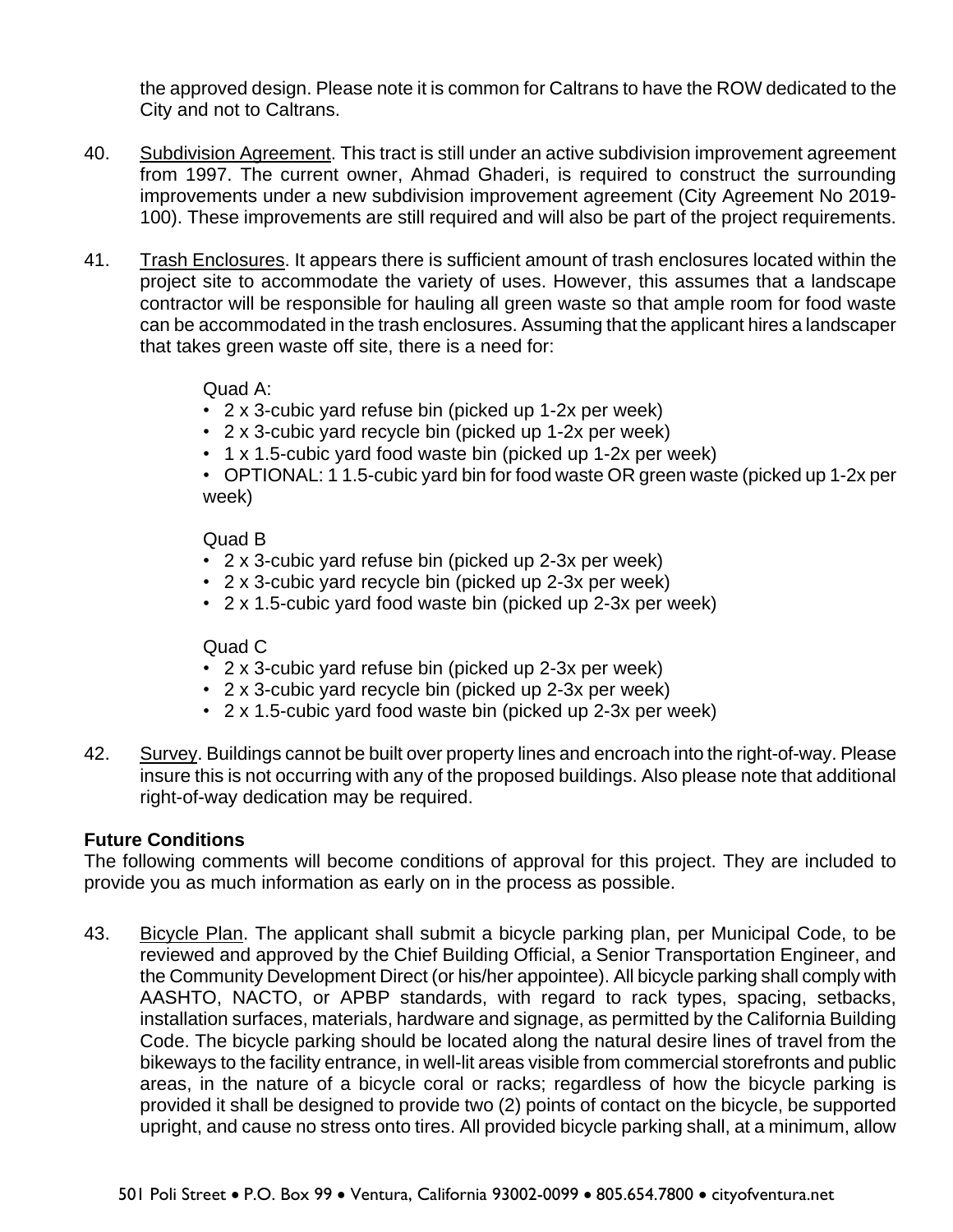both the frame and at least one wheel of the bike to be secured with a u-style lock. No "Wave Racks" allowed.

- 44. Stormwater California Ocean Plan Compliance. The project site is required to comply with trash discharge provisions contained in the Water Quality Control Plan Ocean Waters of California 2015 (California Ocean Plan). Development projects defined as Priority Land Uses by the California Ocean Plan are required to design and construct State certified Full Capture System devices, as defined by California Ocean Plan, to capture trash pollutants from runoff prior to discharge to surface waters of the State or where it may be discharged into surface waters of the State. Site is defined as high-density residential in California Ocean Plan.
- 45. Sewer Fees. As identified in City Council Resolution No. 96-111, Eastside CIDS fees may apply to this project.
- 46. Net Zero. The City of San Buenaventura has implemented a Water Rights Dedication and Water Resource Net Zero Policy per Municipal Code Chapter 22.180. All projects are subject to compliance with the Policy, which includes implementation of conservation offsets, dedication of water rights, and/or payment of a Water Resource Net Zero Fee.
- 47. Meter Size Requirements. A domestic master meter and backflow shall be required for all commercial, mixed-use and multi-family/town house/apartment complexes.
- 48. Fire Sprinklers. Per SBMC Section P103.2 New Buildings/Structures, any structure exceeding 500 sq. feet shall be equipped with an automatic fire sprinkler system in accordance with the California Fire Code and the appropriate NFPA Standard. This will include the canopy above the fuel islands.
- 49. Fire Addressing. Address numbering must follow City of Ventura and GIS guidelines for building, unit numbering and tenant spaces. A request for address must be submitted to Building and Safety before building plans are submitted for a building permit.
- 50. Address Numbers. Approved address numbers, building numbers or approved building identification shall be placed in a position that is plainly legible and visible from the street, road, alley, and walkways giving access to and within the property. These numbers shall contrast with their background. Address numbers shall be Arabic numerals or alphabet letters. Numbers shall be a minimum of 4 inches (102 mm) high with a minimum stroke width of 0.5 inch (12.7 mm). All multi-family residential, commercial, and industrial occupancies shall have a minimum of 10-inch-high numbers, with a minimum 1.5 inch stroke. All buildings with a rear door access shall identify that unit with the proper numbers affixed to the door or frame. Numbers shall be affixed on a structure in clear view, unobstructed by trees or shrubs. Number height and stroke width shall be increased as needed for legibility based on visibility distance.
- 51. Fire Protection Water System. The water system for fire protection shall provide a minimum of 1500 gallons per minute with a minimum residual main pressure of 20 psi for a two-hour duration. Fire flow may be higher based on building size and construction type, per the California Fire Code. Fire flow test data shall be provided to the Fire Department, prior to the issuance of building permits. Fire flow test data reports may be required during the course of construction and/or prior to final acceptance of the project. Additional water flow may be necessary as required by Ventura Water.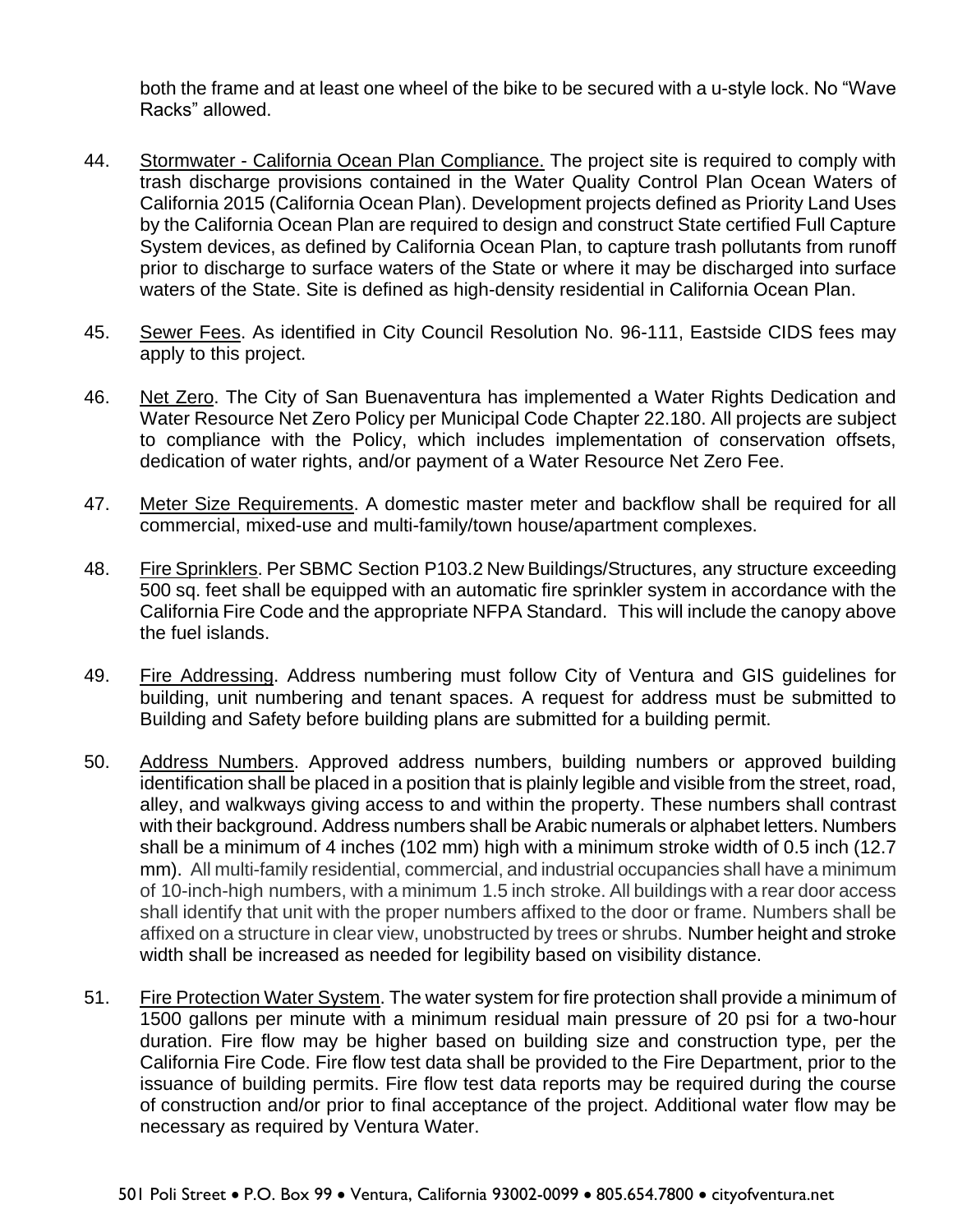- 52. Fire Connections. Fire Department Connections (FDC) shall be located on the address side of the building, fully visible and recognizable from the street or nearest point of fire department vehicle access or as otherwise approved by the fire code official.
- 53. Knox Box. Mounting height for the Knox Box and/or Key Switch shall not to exceed 6' above the ground level / finished floor. Provide keys (with permanent engraved identification) for all exterior doors, gates, fire alarm panel, and others as directed by the fire inspector

Please submit your revised plan materials electronically to the project planner. In your resubmittal package, please address each line item of this Incomplete Letter and how the revised materials have addressed the applicable comment. If you would like to discuss any of these comments or would like to meet with me via WebEx, please contact me via email at [mclensay@ci.ventura.ca.us.](mailto:mclensay@ci.ventura.ca.us)

Sincerely,

Maruja Clensay Senior Planner

Att.: Amended Site Plan – Circulation/Building Placement Concerns Lot Line Adjustment Submittal Information Courtesy Notice Recipients' Correspondence (forthcoming)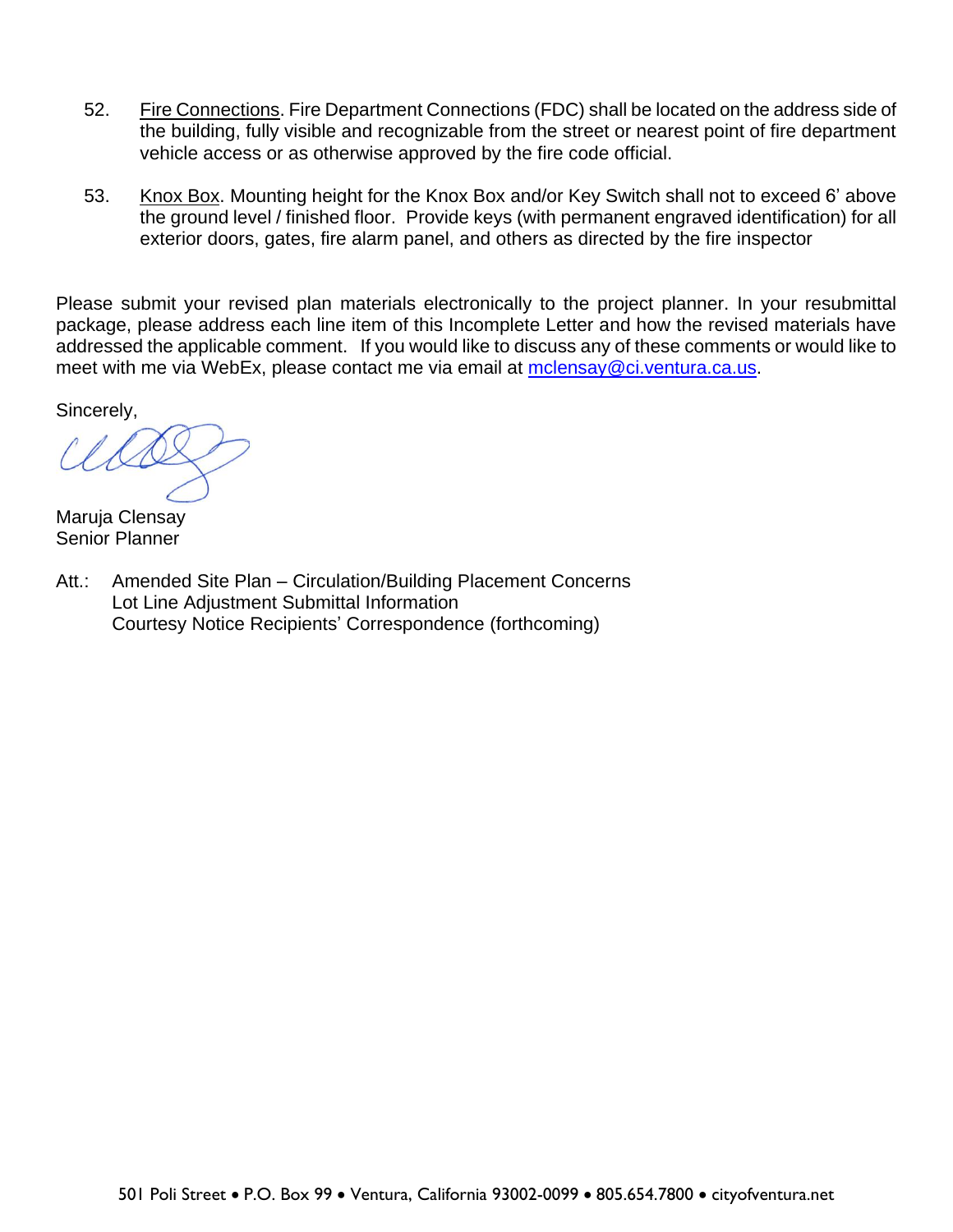

**Amended Site Plan Circulation and Building Placement Concerns**

**August 2020**

Day Care Building needs to be oriented to Los Angeles Avenue

Vehicular Ingress/Egress and Adjacency to Street Parking

No street parking allowed within 50 feet of Los Angeles Avenue.

Pedestrian connection points

Drive-through queue and Building Encroachments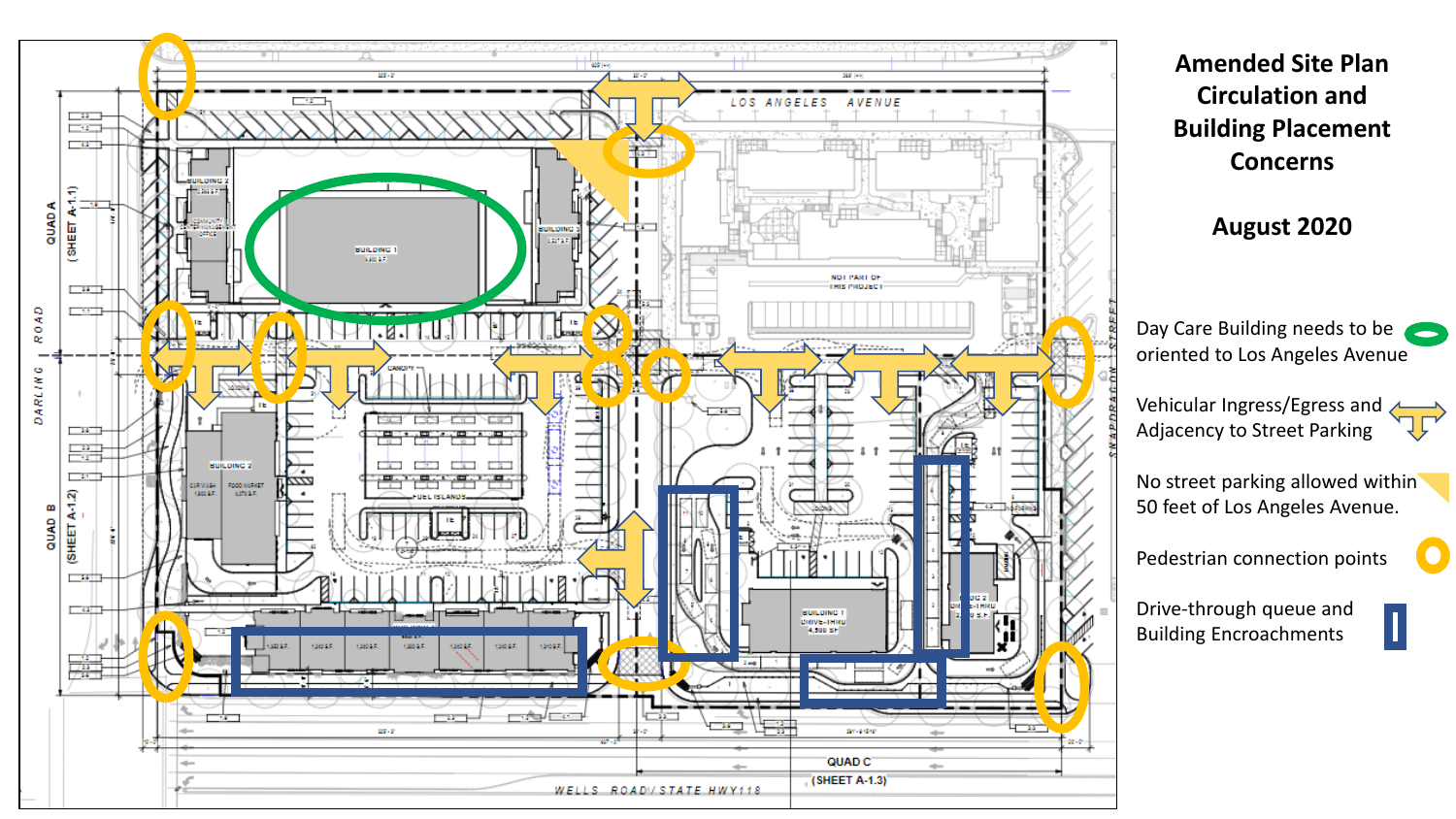

City of Ventura Planning Division

# **SUBMITTAL REQUIREMENTS FOR: TENTATIVE TRACT MAPS TENTATIVE PARCEL MAPS MINOR LOT LINE ADJUSTMENTS**

### A. MINIMUM SUBMITTAL REQUIREMENTS:

A complete package for review and approval includes the following items:

- $\Box$  Completed Planning Application Form signed by property owner and Authorization of Agent Form.
- $\Box$  Environmental and Project Application Form.
- $\Box$  Tentative Tract Map

 Initial submittal of 5 copies to determine completeness of map. Once determined to be otherwise "complete for filing," 45 full-size copies and one 8 1/2" x 11" unfolded copy are required.

 $\Box$  Tentative Parcel Map

 Initial submittal of 2 copies to determine completeness of map. Once determined to be otherwise "complete for filing," 15 full-size copies and one 8 1/2" x 11" unfolded copy are required.

- $\Box$  Lot Line Adjustment Exhibits
- $\Box$  Electronic Submittal (of all material/plans)
- $\Box$  Preliminary Title Report of all properties covered by the application and a copy of all legal documents (deed, easements, etc.) mentioned in the Preliminary Title Report (2 copies – prepared within 6 months of the application date).
- $\Box$  Application Fees

#### B. PROCESS:

A Tentative Map is required for all subdivisions or land divisions. All full-sized plans must be folded to a size no greater than 8-1/2 inches x 14 inches so that they can easily be inserted into a manila envelope; rolled plans will not be accepted. In addition to the minimum Submittal Requirements, the Subdivision Map Act or other state or local regulations may require that additional information be provided in order to process certain types of projects. (Minor Lot Line Adjustments are discussed on the next page.)

#### TENTATIVE TRACT MAPS

Tentative Tract Maps are generally required for any subdivision creating five or more lots. Maps shall be prepared by or under the direction of a licensed surveyor or registered civil engineer. Maps shall consist of one or more sheets and the size shall not exceed 24" x 36". Contained on the map shall be all those items which are designed with a "T" on the attached list. Maps shall be reviewed forcompleteness based on the list, as well as any State Subdivision Map Act requirements.

Tentative Tract Maps are first considered by the Planning Commission at a regularly scheduled public hearing. A recommendation would then be forwarded to the City Council for final action.

Once a Tentative Tract Map has been approved, filing of the Final Tract Map is coordinated through the Land Development Section of the Community Development Department.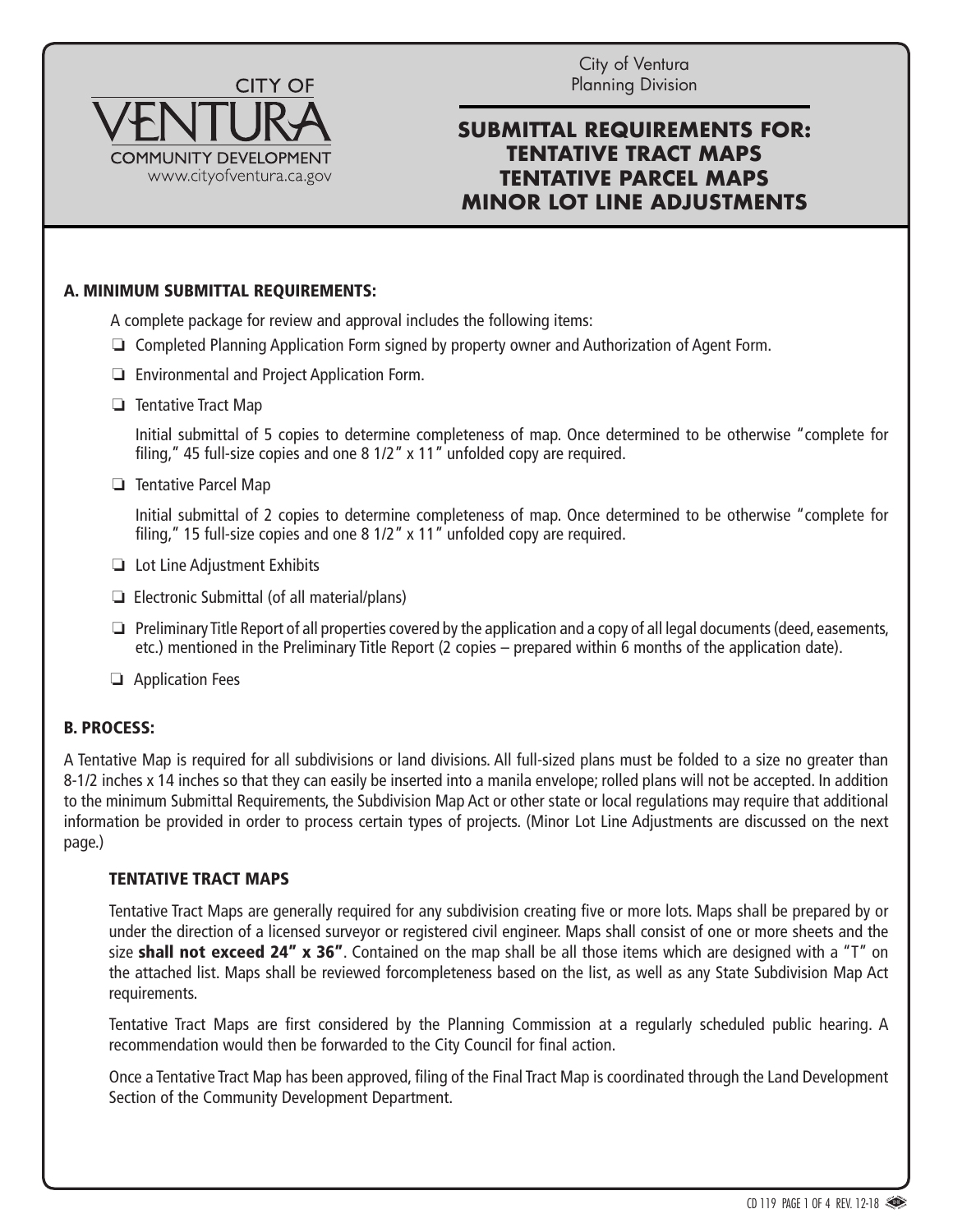#### TENTATIVE PARCEL MAPS

Tentative Parcel Maps are generally required for any land division that creates four or fewer parcels. Maps shall be prepared by or under the direction of a licensed surveyor or registered civil engineer. Maps shall be legibly drawn to scale on a maximum sheet of 24" x 36", and shall contain all those items which are designated with a "P" on the attached list, as well as any requirements of the State Subdivision Map Act. When the Community Development Director determines that the tentative parcel map appears to comply with all provisions of this subdivision ordinance and the Subdivision Map Act, the director may either forward the map to the Planning Commission with a recommendation of approval thereon, or, following a noticed public hearing, approve or conditionally approve the map. However, if the director determines that the tentative parcel map does not comply with all the provisions of the subdivision ordinance and the Subdivision Map Act, the director may disapprove the map or refer the map, with a recommendation for denial, to the Planning Commission. Notices of the hearing are mailed to property owners within a 300–foot radius of the subject property a minimum of ten (10) days prior to public hearing.

If the tentative parcel map is a component of a development project that requires additional discretionary permits or approvals (other than Design Review) from the Planning Commission, the director shall refer the map, with a recommendation thereon, to the Planning Commission.

Once a Tentative Parcel Map has been approved, the filing of the Parcel Map for recording is coordinated through Land Development.

#### LOT LINE ADJUSTMENT

A Lot Line Adjustment is a lot line adjustment between two or more adjacent parcels, where the land taken from one parcel is added to an adjacent parcel and where a greater number of parcels than originally existed is not thereby created.

Lot Line Adjustment exhibits shall be prepared on 8 1/2 inch by 11 inch paper, according to the instructions below. The Site Plan shall have the name, address, and telephone number of the record owner, subdivider and person preparing the map. The person preparing the exhibits must be a Registered Civil Engineer or Licensed Land Surveyor. The Community Development Director, or the director's designee, shall conduct a noticed public hearing on the proposed lot line adjustment and, following the conclusion of the public hearing, may approve, conditionally approve, or deny the proposed lot line adjustment.

All of the following exhibits must be submitted:

**Exhibit "A":** Legal Description (2 copies)  $-1/2$ " clear margins required

• Legal description of each parcel described in conformance with previous deeds and adjacent properties. Do not use City Standard Title Block for this exhibit.

**Exhibit "B":** Plat to Accompany Legal Description (Original and one copy)  $-1/2$ " clear margins required

- Include: ALD No. \_\_\_\_\_\_ (Lot Line Adjustment case number) in title block.
- North arrow and scale of the map (scale shall not be less than 1 inch  $= 100$  feet).
- Lot layout, dimensions of each lot line, square footage of each lot.
- Label lines "LINE TO BE DELETED" or "PROPOSED LOT LINE," as applicable.
- Names of adjacent streets.
- All existing and proposed easements and rights-of-way within and adjacent to the subject property, including access for parcels without street frontage.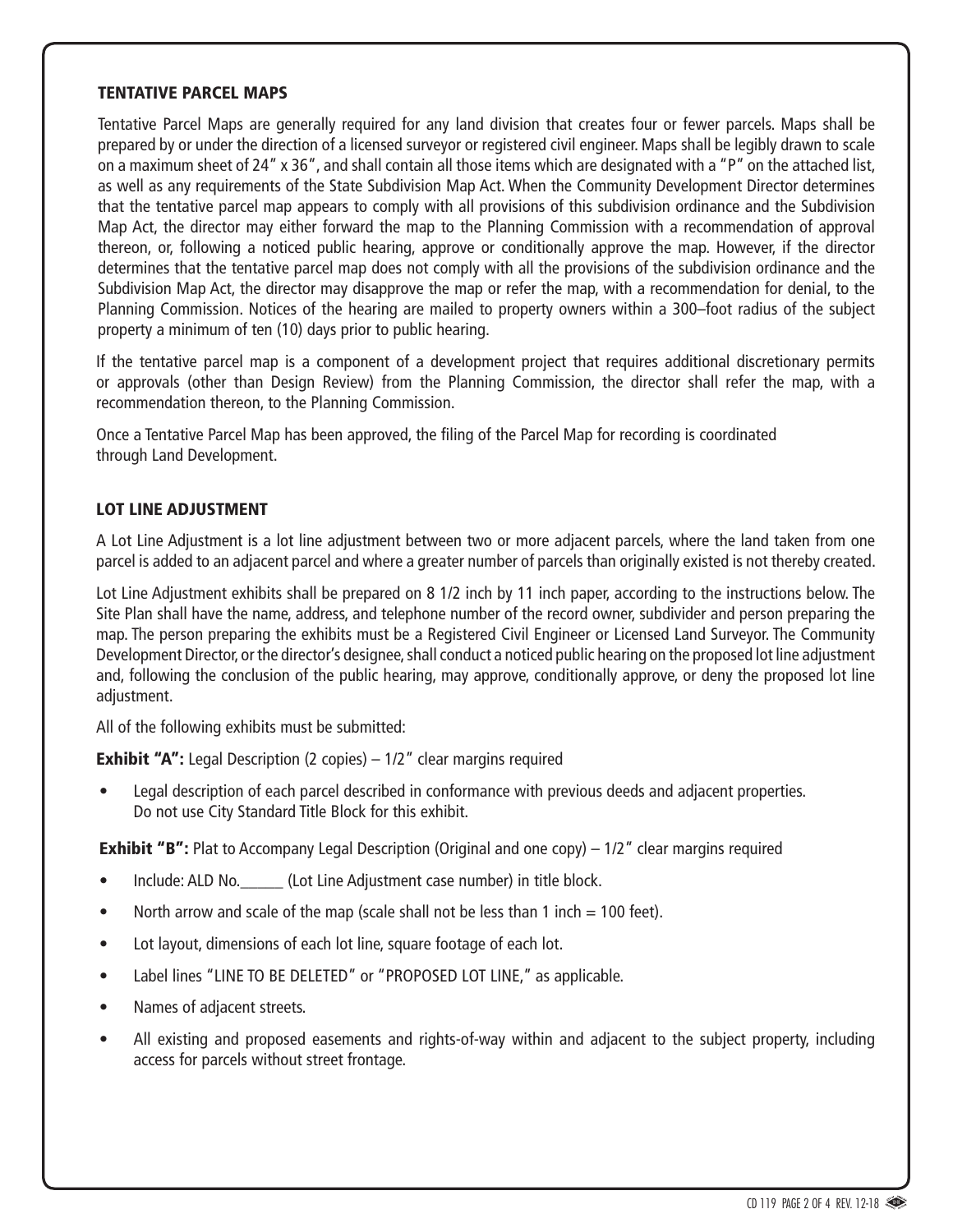**Site Plan:** (Original and one copy) Include items required for Exhibit "B," plus the following:

- Location of all existing buildings or structures within the subject property identified by use and address, and boundaries of orchards on or within 100 feet of the subject property.
- Setbacks from existing buildings to the existing and proposed property lines.
- Approximate acreage and number of lots.
- Provide existing occupancies per building code of all buildings or structures within the subject property.

Closure Calculations (Original and one copy) signed and stamped by a Registered Civil Engineer or Licensed Land Surveyor – if applicable.

Preliminary Title Report (two copies) of all properties covered by the application (must have been prepared within 6 months of the application date).

After a Minor Lot Line Adjustment is approved, Planning Division and Engineering Division staff will prepare the documents that you will be required to sign and have recorded. Concurrent recording of the approved Lot Line Adjustment with deeds between owners is highly recommended. A letter from each lender identified in the title report consenting to the Lot Line Adjustment will be required.

Completed application packages may either be filed in person at the Planning Division public counter or submitted by mail. To assure the most efficient filing, it is strongly encouraged that applications be filed in person.

# *INCOMPLETE APPLICATIONS OR POOR QUALITY GRAPHICS WILL NOT BE ACCEPTED.*

| <b>HOURS:</b>           | Monday, Tuesday, Wednesday and Friday, 7:30 a.m. to 5:00 p.m.<br>Thursday 9:00 a.m. to 5:00 p.m. Closed alternate Fridays.<br>Check City website at www.cityofventura.ca.gov |
|-------------------------|------------------------------------------------------------------------------------------------------------------------------------------------------------------------------|
| <b>LOCATION:</b>        | Ventura City Hall, 501 Poli Street, Room 117                                                                                                                                 |
| <b>PHONE:</b>           | $(805)$ 654-7725                                                                                                                                                             |
| <b>MAILING ADDRESS:</b> | 501 Poli Street, Ventura, CA 93001                                                                                                                                           |

This document is available in alternate formats by calling the City of Ventura Community Development Department at 805-654-7894 or by contacting the California Relay Service.